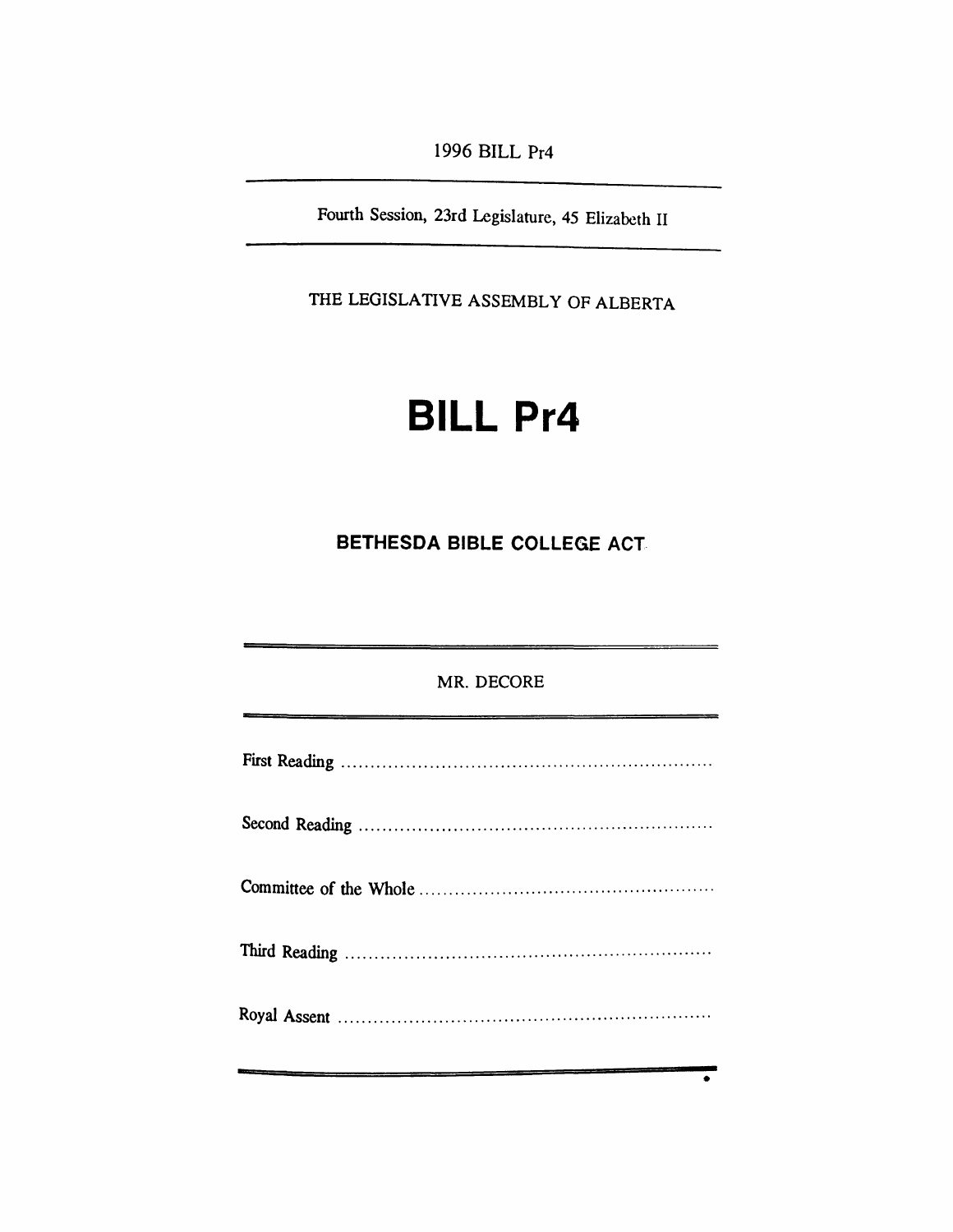*Bill Pr4 Mr. Decore*

## *BILL Pr4*

*1996*

#### *BETHESDA BIBLE COLLEGE ACT*

*(Assented to , 1996)*

*WHEREAS Bethesda Church Ltd. has been operating a bible college known as Bethesda Bible College of Edmonton, Alberta; and*

*WHEREAS Bethesda Bible College has proposed to operate independently from Bethesda Church Ltd. and that Bethesda Bible College should have the power and authority as a body corporate; and*

*WHEREAS a petition has been presented praying that it be enacted as hereinafter set forth and it is expedient to grant the prayer of the petition;*

*THEREFORE HER MAJESTY, by and with the advice and consent of the Legislative Assembly of Alberta, enacts as follows:*

*Definitions*

#### *<sup>1</sup> In this Act*

- *(a) "Board" means the Board of Governors of the College;*
- *(b) "by-laws" means the by-laws of the College;*
- *(c) "College" means Bethesda Bible College;*
- *(d) "property" includes real and personal property.*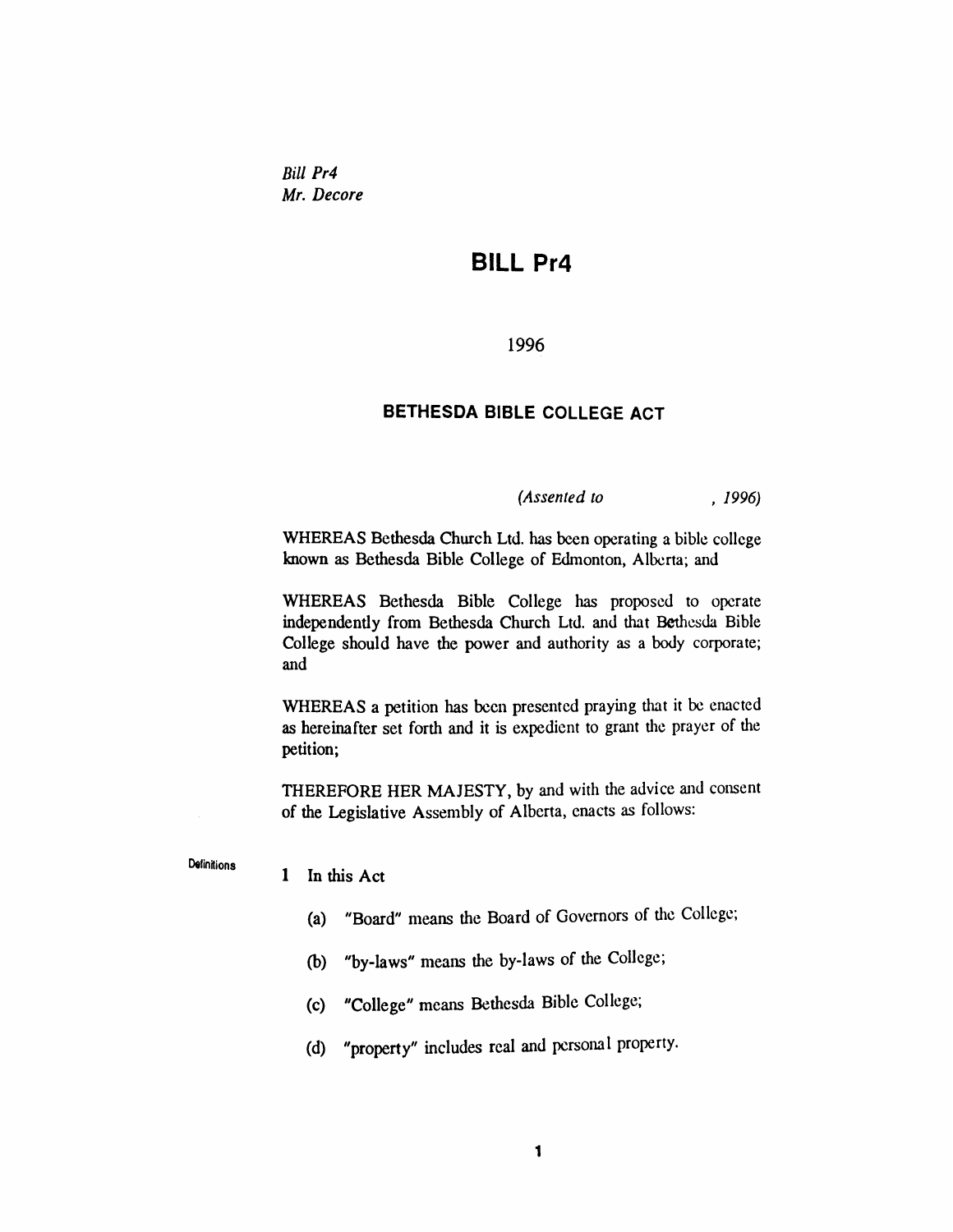*Incorporation 2 Ron Steinbrenner, Jeff Hannon and Jeff Wells and other such persons as are from time to time appointed to be members of the Board are hereby incorporated under the name of "Bethesda Bible College".*

#### *Objects 3 The objects of the College are:*

 $\infty$ 

- *(a) to establish, maintain, conduct and support an educational institution (non-sectarian) for post-secondary Christian education in such fields as the Board may from time to time determine;*
- *(b) to provide training for those preparing for work in the ministry of the Christian church;*
- *(c) to promote the advancement of learning and the dissemination of knowledge, whether theoretical or practical, in the field of religious and other related studies;*
- *(d) to further the intellectual, spiritual, moral, physical, social and cultural development of, as well as a community spirit among its students, graduates, faculty and staff;*
- *(e) to conduct in-service and continuing education programs, workshops, institutes and other specialized educational programs which may be considered by the Board to be conducive to the attainment of the objectives of the College;*
- *(f) to cooperate or enter into association with other organizations having objectives and characteristics considered by the Board to be compatible with and conducive to the advancement of those of the College;*
- *(g) to promote the betterment of society by the promulgation of the Gospel of Jesus Christ.*

*Stock and remuneration* *4(1) The College is not organized for the purpose of pecuniary profit and shall have no capital stock.*

*(2) No member of the College or of the Board is liable for the debts or other obligations of the College.*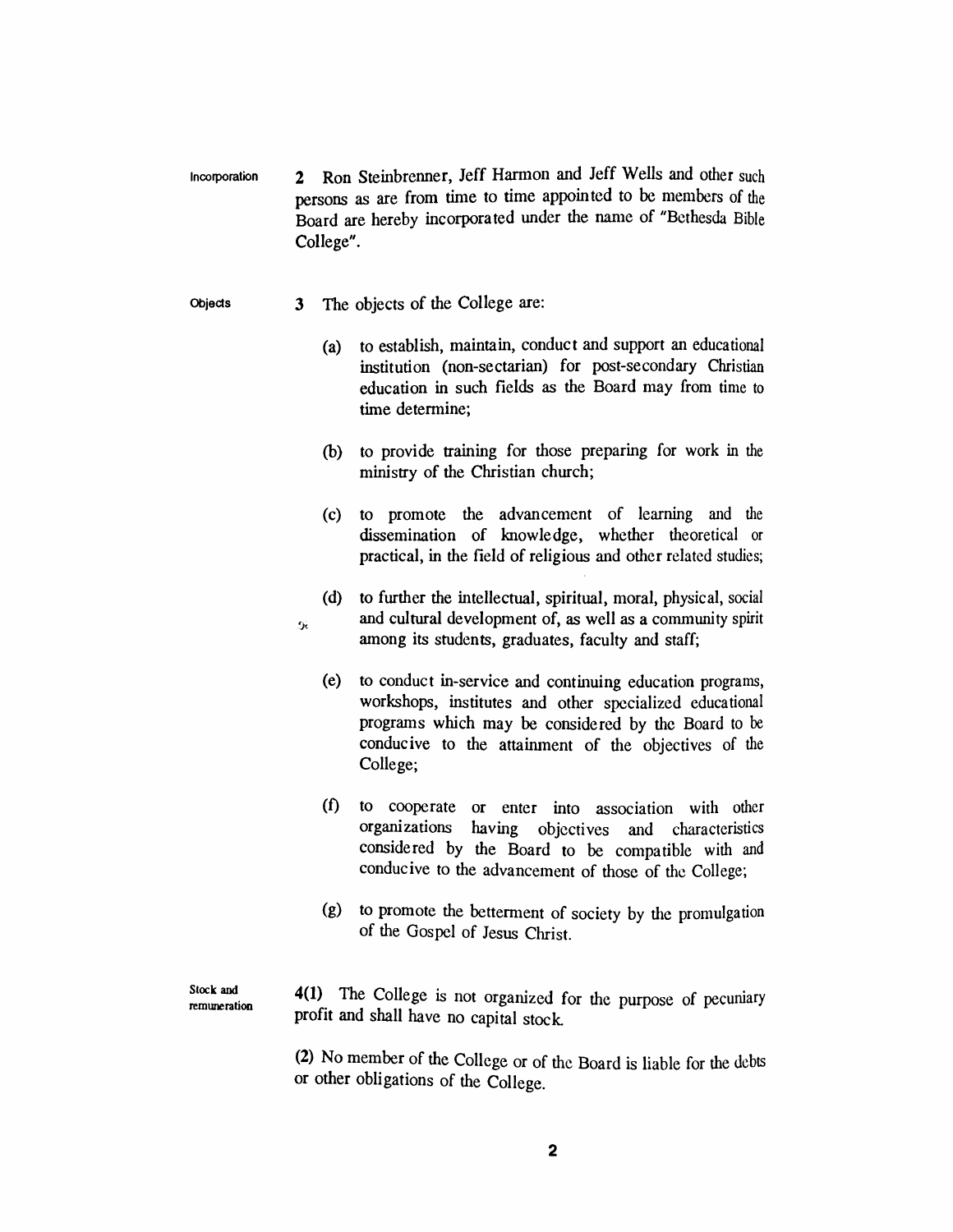*(3) All incomes and properties of the College shall be applied toward the furtherance of the objects of the College, and no portion of such income or property shall be paid, transferred or made available directly or indirectly for the personal benefit of any member from time to time of the Board, except*

- *(a) reasonable salary and other benefits which may be paid to one or more members of the Board who also may be an employee of, or an independent contractor providing services to, the College, provided such payments are only made in respect of his or her services as such employee or independent contractor;*
- *(b) reimbursement to members of the Board for reasonable out-of-pocket expenses which may be incurred in their attendance at meetings of, and their conduct of the business or activities of, the College and the Board.*

*(4) If upon the winding-up or dissolution of the College there remains, after satisfaction of all its debts, liabilities and obligations, any properties or assets whatsoever, the same shall not be paid or distributed generally among the members of the Board, but shall be paid or transferred to the organization or organizations referred to in section 10.*

*Powers of College 5(1) The College has all the powers, privileges and immunities vested by law in a corporation by the laws of the Province and more particularly, but without limiting the generality of the foregoing, the College may*

- *(a) establish and conduct a Christian college to afford instruction in the Bible, theology, education, arts and sciences and such other fields as the Board may from time to time determine;*
- *(b) establish, maintain and operate one or more colleges, schools or training centres;*
- *(c) cooperate or associate with any other person for the establishment and provision of programs, services and facilities;*
- *(d) undertake and support research and education related to the objects of the College,*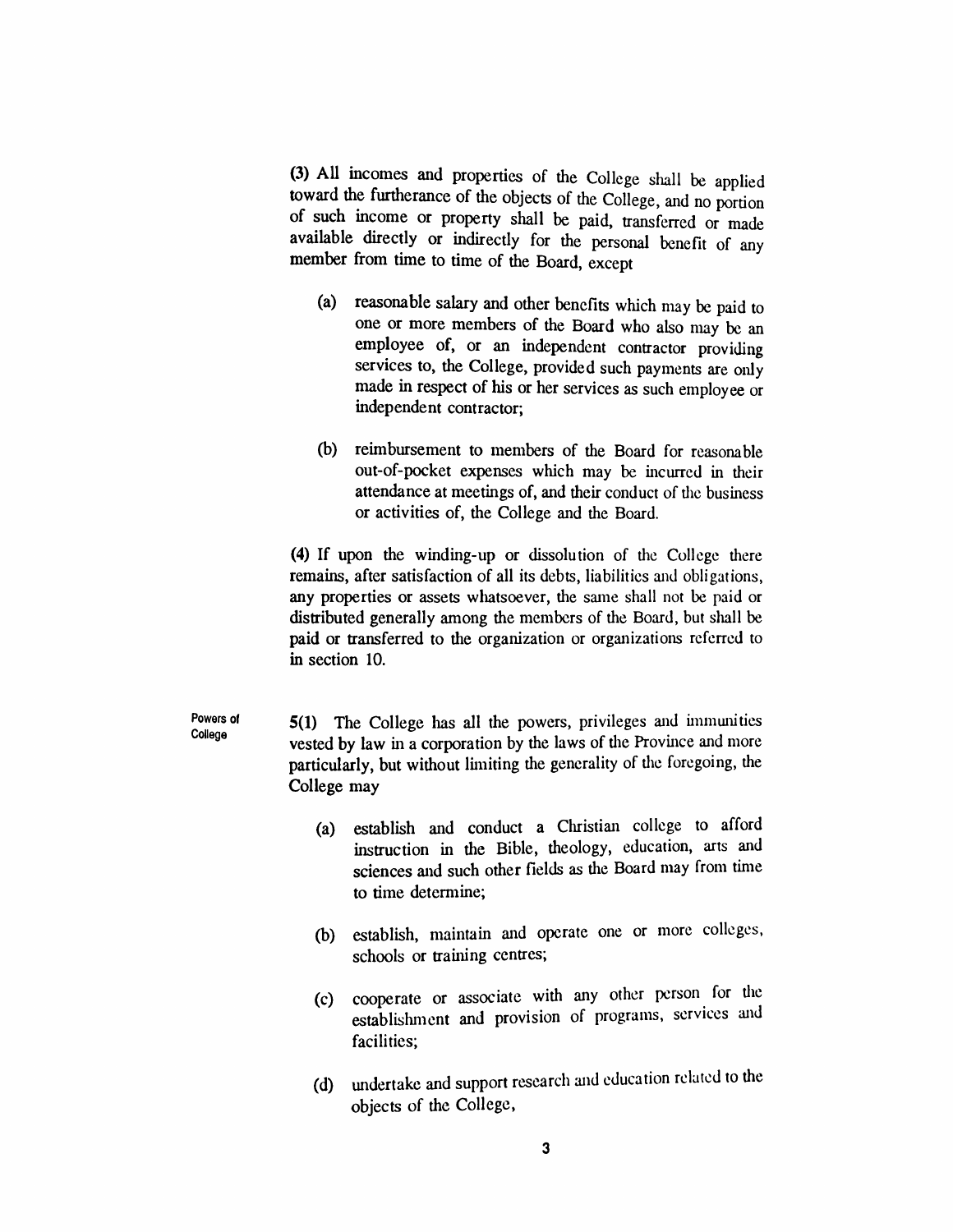- *(e) provide financial and other assistance to charitable organizations that have objects similar to that of the College or that engage in activities similar to those in which the College engages or has engaged,*
- *(f) solicit, receive and hold gifts upon any trusts or conditions acceptable to the Board and administer gifts in accordance with any such terms and conditions,*
- *(g) publish, produce and distribute books, pamphlets, films and other productions or media that relate to any matter pertaining to the objects of the College,*
- *(h) acquire, hold and alienate any estate or interest in real or personal property,*
- *(i) borrow money and give security for it;*
- *(j) draw, make, accept, endorse, execute or issue promissory notes, bills of exchange and other negotiable instruments,*
- *(k) subject to the by-laws, invest in any manner it thinks fit the funds of the College that are not from time to time required for expenditure,*
- *(l) lend its funds or guarantee the payment of any debt,*
- *(m) make such banking arrangements as are necessary for the purpose of its business and affairs, and*
- *(n) subject to the by-laws, form or establish one or more subsidiary foundations or organizations whose purpose is to assist the College in achieving its objects.*
- *Diplomas and degrees 6 The College may, upon recommendation of its faculty, confer upon graduates of the courses of study provided by the College*
	- *(a) diplomas or certificates;*
	- *(b) degrees in divinity.*
- *Head office 7 The head office of the College shall be located in Alberta at the place specified in the by-laws.*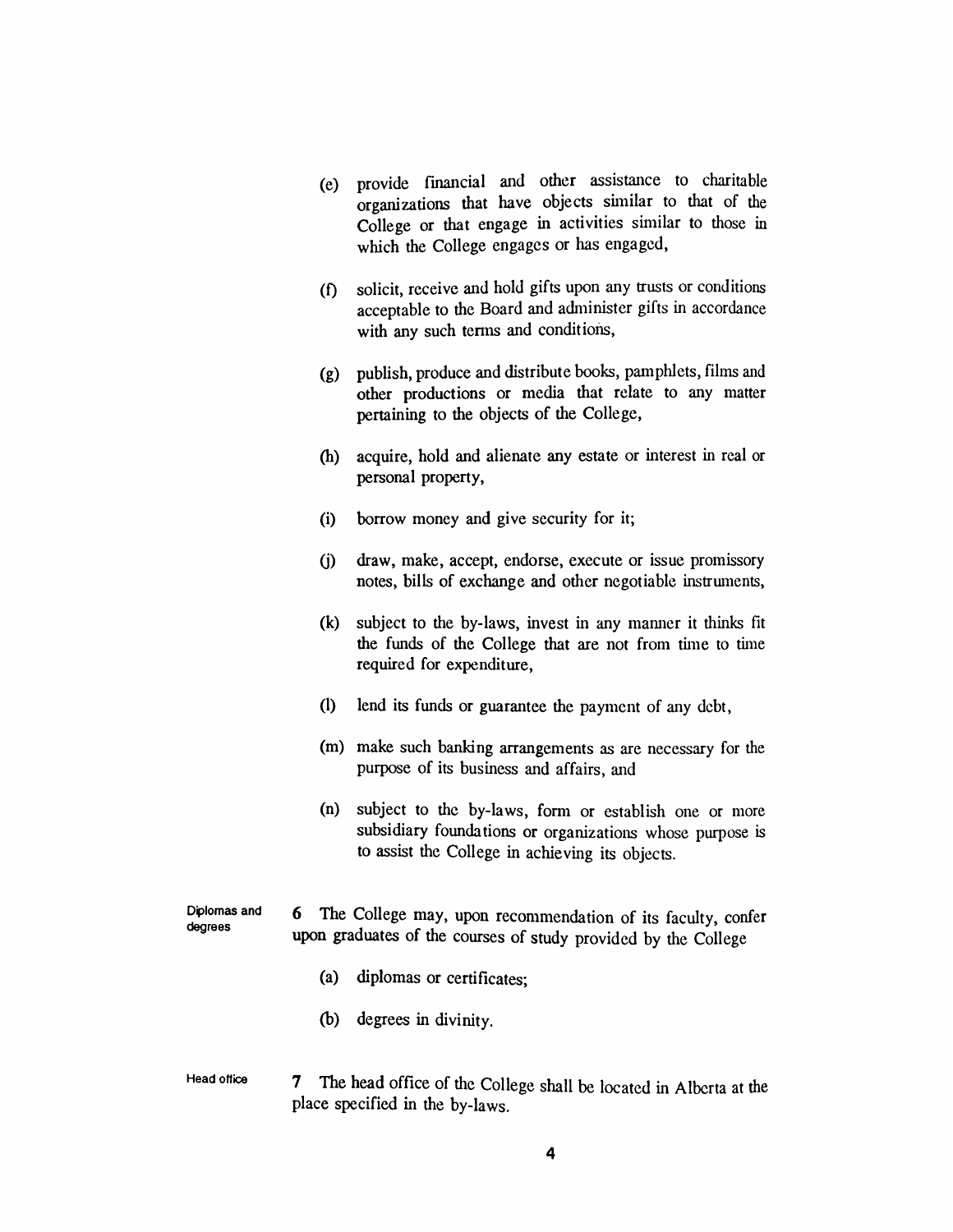*Board of Governors 8(1) There business and affairs of the College shall be managed by a Board of Governors.*

> *(2) The first members of the Board shall be those persons named in section 2 who shall hold office until their successors are appointed at a meeting of the Board for that purpose, at which a new Board shall be elected by the members of the College in accordance with the by-laws.*

> *(3) Subject to the by-laws, the Board may exercise its powers by resolution.*

### *By-laws 9 The Board may make by-laws respecting:*

- *(a) the number of persons to constitute the Board from time to time;*
- *(b) the election or appointment of the members of the Board and of the officers of the Board and their respective rights, powers, privileges and duties, including without limitation, the stipulation of such restrictions upon the ability of paid officers or employees of the College to act as voting members of the Board as may be considered appropriate;*
- *(c) the suspension and removal of members of the Board and of officers of the Board;*
- *(d) the calling of meetings of the Board and of its committees and the conduct of business at those meetings;*
- *(e) the plurality of the Board which may be required to pass a special resolution, and delineating any matters in respect of which a special resolution rather than an ordinary resolution of the Board may be required, provided that the approval of any such by-law provision, and any amendment of them, shall itself require approval by a special resolution of the same stipulated plurality of the Board;*
- *(f) the establishment ofstanding and special committees of the Board and their responsibilities;*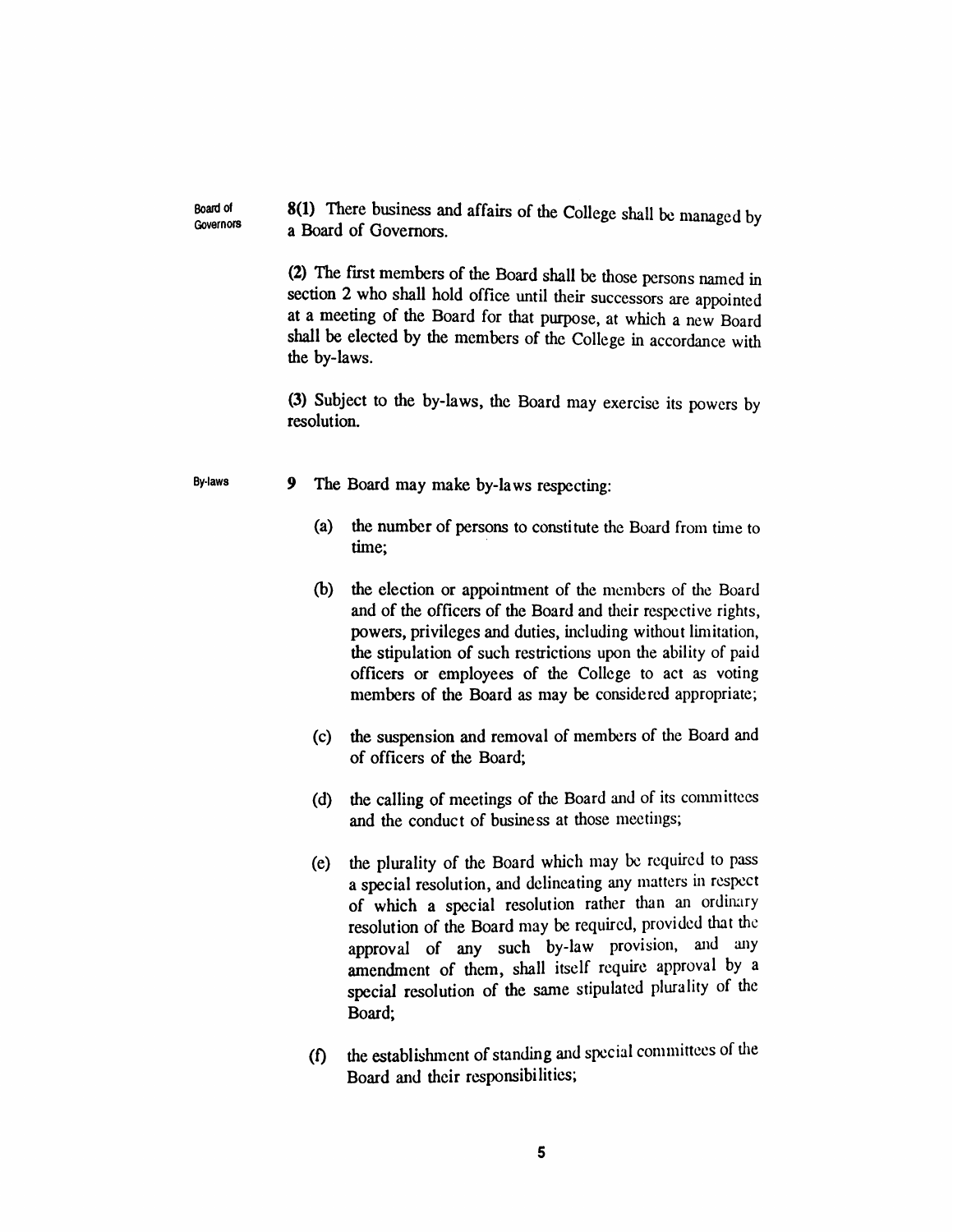- *(g) without in any way limiting the generality of the foregoing, the appointment of an executive committee of the Board and delegation to that committee of any of the powers or duties of the Board other than the power to make by-laws;*
- *(h) the establishment of the offices of the College, the appointment of persons to those offices, the manner of specification of their duties, delegation of their powers, and fixing of their salaries and other benefits;*
- *(i) the appointment and removal of the auditor of the College;*
- *(j) any restriction on the activities in which the College may engage;*
- *(k) subject to section 7, the location of the head office of the College;*
- *(l) the regulation of the investment of the funds of the College pursuant to section 5(k);*
- *(m) the transfer of the remaining property of the College in the course of the winding-up of the College to*
	- *(i) one or more organizations, whether incorporated or not, with objects similar to that of the College or that engage in activities similar to those in which the College had engaged at any time prior to the commencement of the winding-up proceedings, or*
	- *(ii) a foundation or other charitable organization, whether incorporated or not, either by way of gift or in trust for such charitable purposes as are specified in the bylaws;*
- *(n) the regulation of the operations and affairs of the College.*
- *Winding-up 10 Notwithstanding anything in the Business Corporations Act or any other Act, in the event of the winding-up of the College*
	- *(a) if the by-laws referred to in section 9 provide for the transfer of the property of the College, the liquidator shall transfer any remaining property of the College to the organization or organizations specified in the by-laws, in*